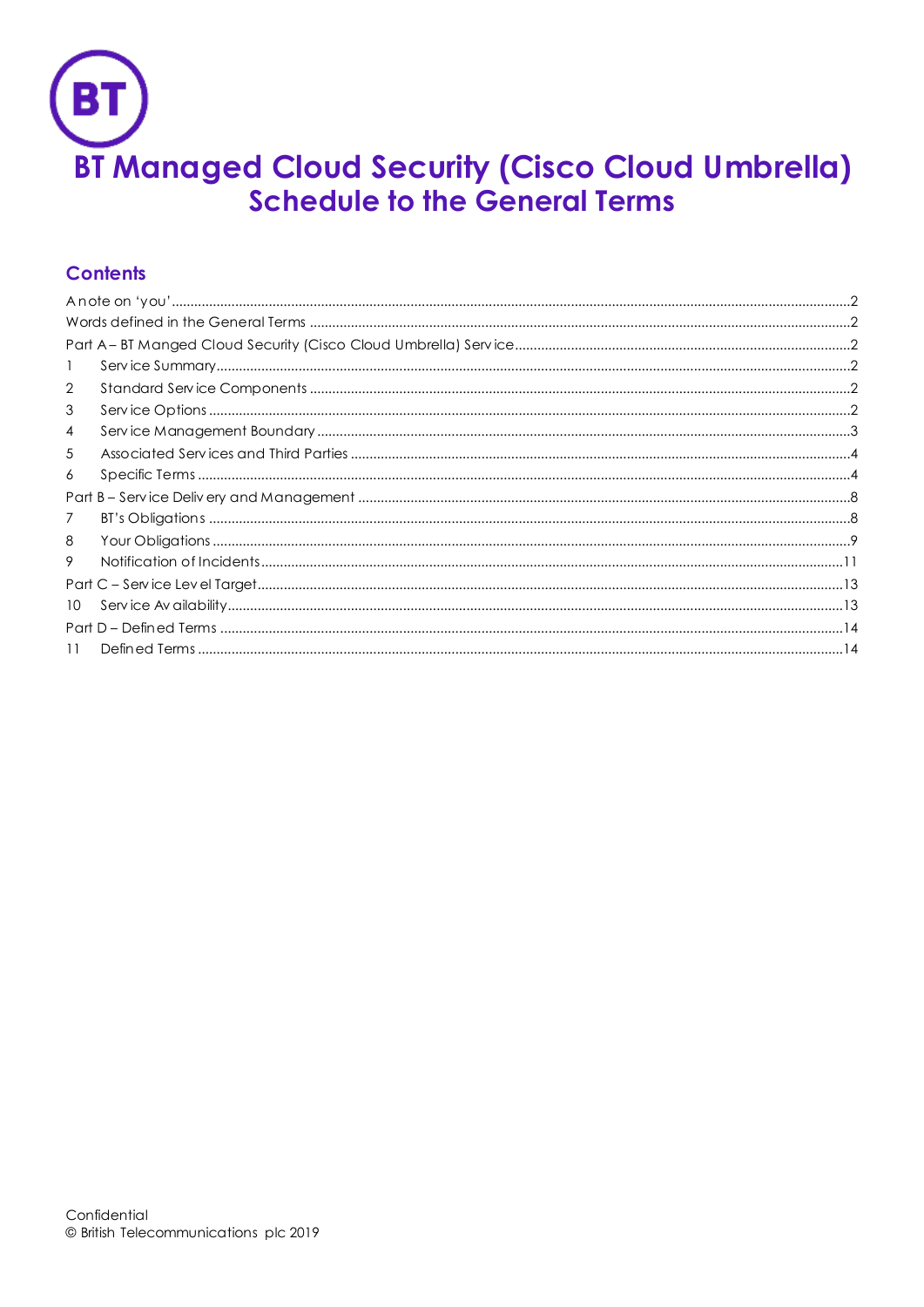

## <span id="page-1-0"></span>**A note on 'you'**

'You' and 'your' mean the Customer.

## <span id="page-1-1"></span>**Words defined in the General Terms**

Words that are capitalised but hav e not been defined in this Schedule hav e the meanings giv en to them in the General Terms.

## <span id="page-1-2"></span>**Part A – BT Manged Cloud Security (Cisco Cloud Umbrella) Service**

## <span id="page-1-3"></span>**1 Service Summary**

BT will work with the Supplier to prov ide you with the BT Managed Cloud Security (Cisco Cloud Umbrella) Serv ice. The Serv ice prov ides you with a right to access and use Serv ice Software enabling you to protect your Users from threats from the Internet. The Serv ice is comprised of:

- 1.1 the Standard Serv ice Components; and
- 1.2 any of the Serv ice Options as set out in any applicable Order,

up to the point of the Serv ice Management Boundary as set out in Paragraph [4](#page-2-0) (the "**Cisco Cloud Umbrella Service**").

## <span id="page-1-4"></span>**2 Standard Service Components**

BT will prov ide you with all the following standard serv ice components ("**Standard Service Components**") in accordance with the details as set out in any applicable Order:

- 2.1 **Service Software**: BT will prov ide you the right to access and use of the cloud based managed security serv ice for the number of purchased Users, User Subscriptions and Locations.
- <span id="page-1-6"></span>2.2 **Customer Portal**: BT will prov ide to you the right to access and use the Supplier's web-based User interface ("**Customer Portal**").
	- 2.2.1 The Customer Portal is an administrativ e portal for creating and managing security policies, reporting and analysing traffic.
	- 2.2.2 The Customer Portal giv es you a primary Administrator account that will allow you to create multiple Administrators and enables you to:
		- (a) rev iew statistics of all malware that is stopped and other Internet content that is blocked;
		- (b) create access restrictions and apply these to specific Users or groups of Users;
		- (c) customise browser alert pages seen by Users when web-access is denied;
		- (d) update administration details for real-time email alerts; and
		- (e) configure and schedule automated system auditing and reporting.
- <span id="page-1-7"></span>2.3 **Gold Support Service**: BT will prov ide you with the support serv ice ("**Gold Support Service**") that will comprise of:
	- 2.3.1 a Service Desk:
	- 2.3.2 a Help Desk;
	- 2.3.3 BT will support the following under the Gold Support Service:
		- (a) login issues;
		- (b) connectiv ity issues (identified as being due to v endor platforms);
		- (c) policy issues;
		- (d) file blocking (false positiv es);
		- (e) SSL Certificate issues;
		- (f) URL categorization issues; and
		- (g) browsing speed/latency issues;
	- 2.3.4 BT will not be responsible for supporting the following under the Gold Support Service:
		- (a) issues on end-user machines (e.g. operating system, coding languages and security settings);
		- (b) end to end network connectivity (e.g. your network, Internet connectivity);
		- (c) identity source management;
		- (d) policy ownership; or
		- (e) security information and ev ent management analysis.

## <span id="page-1-5"></span>**3 Service Options**

BT will prov ide you with any of the following options ("**Service Options**") as set out in any applicable Order and in accordance with the details as set out in that Order: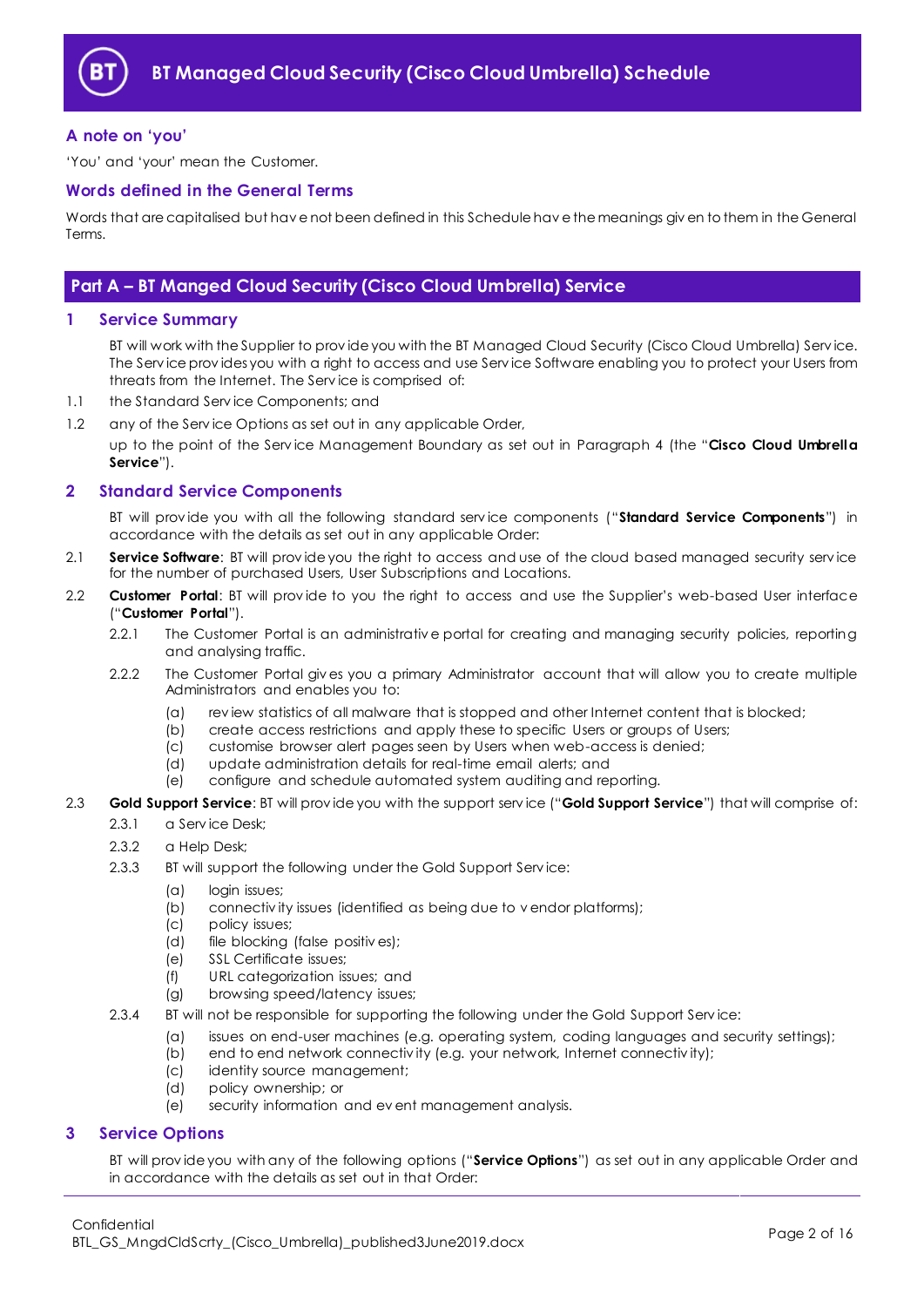

- <span id="page-2-8"></span><span id="page-2-7"></span><span id="page-2-6"></span><span id="page-2-1"></span>3.1 Client Software: BT will prov ide you with an optional software on a customer self-serv ice basis and prov ide you with a configuration guides on how to set up the following Serv ice Options. You may download the following features, from the link BT will prov ide you with:
	- 3.1.1 **Umbrella Virtual Appliance Software** is a software that you will install onto Customer Equipment. When implemented, it allows visibility of internal networks and Active Directory integration to add more granular identity information ("**Umbrella Virtual Appliance Software**"). You will direct your DNS traffic through Umbrella Virtual Appliance Software and it will start mapping your network based on specific internal IP Addresses or subnets;
	- 3.1.2 **Umbrella Roaming Client Software** protects remote and rov ing Users and prov ides user-lev el granularity (adds hostname and AD info). This is a DNS client that runs on your Windows computers. Umbrella Roaming Client Software allows the Cisco Cloud Umbrella Service and policy-based protection, including Intelligent Proxy, to be enforced no matter the network you are connected to. It includes the ability to deliv er granular policy enforcement and reporting information about the specific computer identity or ev en the logged-in Activ e Directory user ("**Umbrella Roaming Client Software**"). Umbrella Roaming Client Software will be av ailable for Windows operating systems exclusiv ely;
	- 3.1.3 **SSL Certificate** is recommended for your Intelligent Proxy. SSL Certificate is a downloadable software that will broaden the scope of protection ("**SSL Certificate**"). You will install the Cisco Root Certificate in order to make the decryption possible (the website will not be accessible without Cisco Root Certificate). The Intelligent Proxy will be enabled by default from the MSSP console as part of your initial deployment;
	- 3.1.4 **Amazon S3 Bucket Service** is a logging serv ice that enables access to the logs such that they can be continually accessed or copied to a third party reporting or alerting solution ("**Amazon S3 Bucket Service**"). Where you wish to utilise your log data externally with an external reporting solution or SIEM, you will be able to configure Amazon S3 Bucket Serv ice within Cisco Cloud Umbrella Serv ice, and within a designated geography;
	- 3.1.5 **2FA Authentication** is the ability to add a second factor of authentication to your login ("**2FA Authentication**"). This combines something you know (your password) with something you hav e (your mobile phone), and whenev er you log into your account, you will need to enter both your password and a security code from your mobile dev ice; and
	- 3.1.6 **Custom Reports** is the setting up and running of non-standard reports that are already av ailable for use ("**Custom Reports**"). You will design, built and run Custom Reports by yourself.
- <span id="page-2-4"></span><span id="page-2-3"></span><span id="page-2-2"></span>3.2 Serv ice Options may not be av ailable in all countries.
- 3.3 You will be able to download the following features offered by the Supplier as part of the Cisco Cloud Umbrella Serv ice, on a self-serv ice basis, but BT will not prov ide any support for these:
	- 3.3.1 Cisco ISR4K and WLAN (by VLAN/SSID);
	- 3.3.2 Meraki / Viptela integration;
	- 3.3.3 Wireless LAN controller integration or partner integrations (Aruba, Cradlepoint, Aerohiv e);
	- 3.3.4 Umbrella roaming client (for Macintosh operating systems);
	- 3.3.5 Mobile Dev ices;
	- 3.3.6 Apple Macintosh Operating System based dev ices;
	- 3.3.7 Chromebook dev ices;
	- 3.3.8 AnyConnect module;
	- 3.3.9 Cisco Security Connector; and
	- 3.3.10 Chromebook Client extension.

## <span id="page-2-0"></span>**4 Service Management Boundary**

- <span id="page-2-5"></span>4.1 BT will provide and manage the Cisco Cloud Umbrella Service in accordance with Parts A, B and C of this Schedule and as set out in any applicable Order from the point where you present traffic to, or receiv e traffic from, any infrastructure owned or controlled by the Supplier or BT ("**Service Management Boundary**").
- 4.2 BT will hav e no responsibility for the Cisco Cloud Umbrella Serv ice outside the Serv ice Management Boundary.
- 4.3 You are responsible for making any necessary configuration changes for in-life management of service elements, which can be accessed through the prov ided Customer Portal.
- 4.4 BT does not guarantee that the Cisco Cloud Umbrella Serv ice will detect or block all malicious and unauthorised threats and actions.
- 4.5 BT does not make any representations, whether express or implied, about the interoperability between the Cisco Cloud Umbrella Serv ice and any Customer Equipment.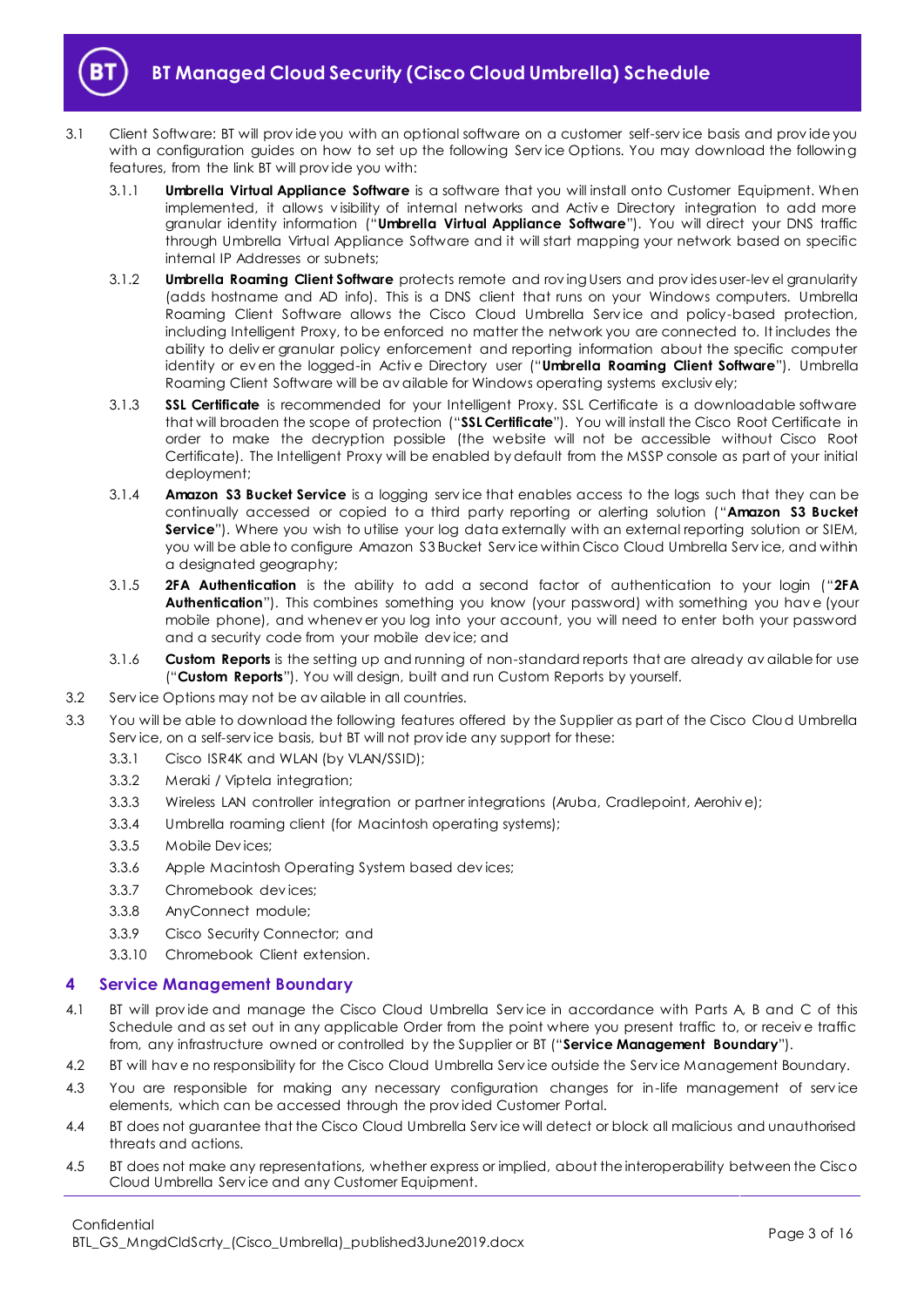

- 4.6 Certain Service Options may require you to have specific Customer Equipment that meets minimum specifications, communicated to you by BT or the Supplier, to benefit from full functionality. BT will not be responsible for any inability to prov ide the Cisco Cloud Umbrella Serv ice or degradation of the Cisco Cloud Umbrella Serv ice where you use the Cisco Cloud Umbrella Serv ice without the required Customer Equipment.
- 4.7 BT does not guarantee that the Cisco Cloud Umbrella Serv ice will be prov ided uninterrupted.

## <span id="page-3-0"></span>**5 Associated Services and Third Parties**

- 5.1 You will prov ide and maintain an Internet connection at the Site(s) at all times for use with the Cisco Cloud Umbrella Serv ice, including prov iding and maintaining any Customer Equipment necessary for such connection. You will pay all charges related to prov ision, maintenance and use of such Internet connections and report any incidents on the Internet connections directly to the Supplier of the compatible Internet connections.
- 5.2 If BT prov ides you with any serv ices other than the Cisco Cloud Umbrella Serv ice, this Schedule will not apply to those serv ices and those serv ices will be gov erned by their separate terms.
- 5.3 BT will not be liable for failure to or delay in supplying the Cisco Cloud Umbrella Serv ice if another supplier delays or refuses the supply of an electronic communications serv ice to BT and no alternativ e serv ice is av ailable at reasonable cost.

## <span id="page-3-1"></span>**6 Specific Terms**

#### <span id="page-3-2"></span>6.1 **Changes to the Contract**

- 6.1.1 BT may make changes to this Schedule or the Charges to ensure compliance with Applicable Law. Where you do not agree to such change you can terminate the Serv ice in accordance with Clause 17 of the General Terms.
- 6.1.2 In addition to Paragraph [6.1.1,](#page-3-2) BT may propose changes to this Schedule or the Charges (or both) by giv ing you Notice at least 45 days prior to the end of the Minimum Period of Serv ice and each Renewal Period ("**Notice to Amend**").
- <span id="page-3-3"></span>6.1.3 Within 45 days of any Notice to Amend, you will prov ide BT Notice:
	- (a) agreeing to the changes BT proposed, in which case those changes will apply from the beginning of the following Renewal Period;
	- (b) requesting rev isions to the changes BT proposed, in which case both of us will enter into good faith negotiations during the remainder of that Minimum Period of Serv ice or Renewal Period, as applicable, and, if agreement is reached, the agreed changes will apply from the beginning of the following Renewal Period; or
	- (c) terminating the Contract at the end of the Minimum Period of Serv ice or Renewal Period, as applicable.
- <span id="page-3-4"></span>6.1.4 If we hav e not reached agreement in accordance with Paragrap[h 6.1.3\(b\)](#page-3-3) by the end of the Minimum Period of Serv ice or the Renewal Period, the terms of this Schedule will continue to apply from the beginning of the following Renewal Period unless you giv e Notice in accordance with Paragraph [6.1.3\(c\)](#page-3-4) or BT may giv e Notice of termination, in which case BT will cease deliv ering the Serv ice on the last day of the Minimum Period of Serv ice or subsequent Renewal Period as applicable.

## 6.2 **Service Start Date**

The Serv ice Start Date is the date that BT notifies you that the Cisco Cloud Umbrella Serv ice has been enabled in accordance with Paragrap[h 7.2.2.](#page-7-2)

#### 6.3 **Minimum Period of Service and Renewal Periods**

6.3.1 Unless one of us giv es Notice to the other of an intention to terminate the Cisco Cloud Umbrella Serv ice at least 30 days before the end of the Minimum Period of Serv ice or a Renewal Period, at the end of the Minimum Period of Serv ice or Renewal Period the Cisco Cloud Umbrella Serv ice will automatically extend for a Renewal Period and both of us will continue to perform each of our obligations in accordance with the Contract.

#### 6.4 **Supported Configurations**

- 6.4.1 BT will only support any v ersion of the following operating systems against Cisco Cloud Umbrella Service:
	- (a) Windows 7;
	- (b) Windows 8.1; and
	- (c) Windows 10.
- 6.4.2 The Cisco Cloud Umbrella Serv ice will be able to support the following v irtual env ironment:
	- (a) VMWare v ersion ESX or ESXi 4.1 update 2 (or newer);
	- (b) Hyperv isor v ersions: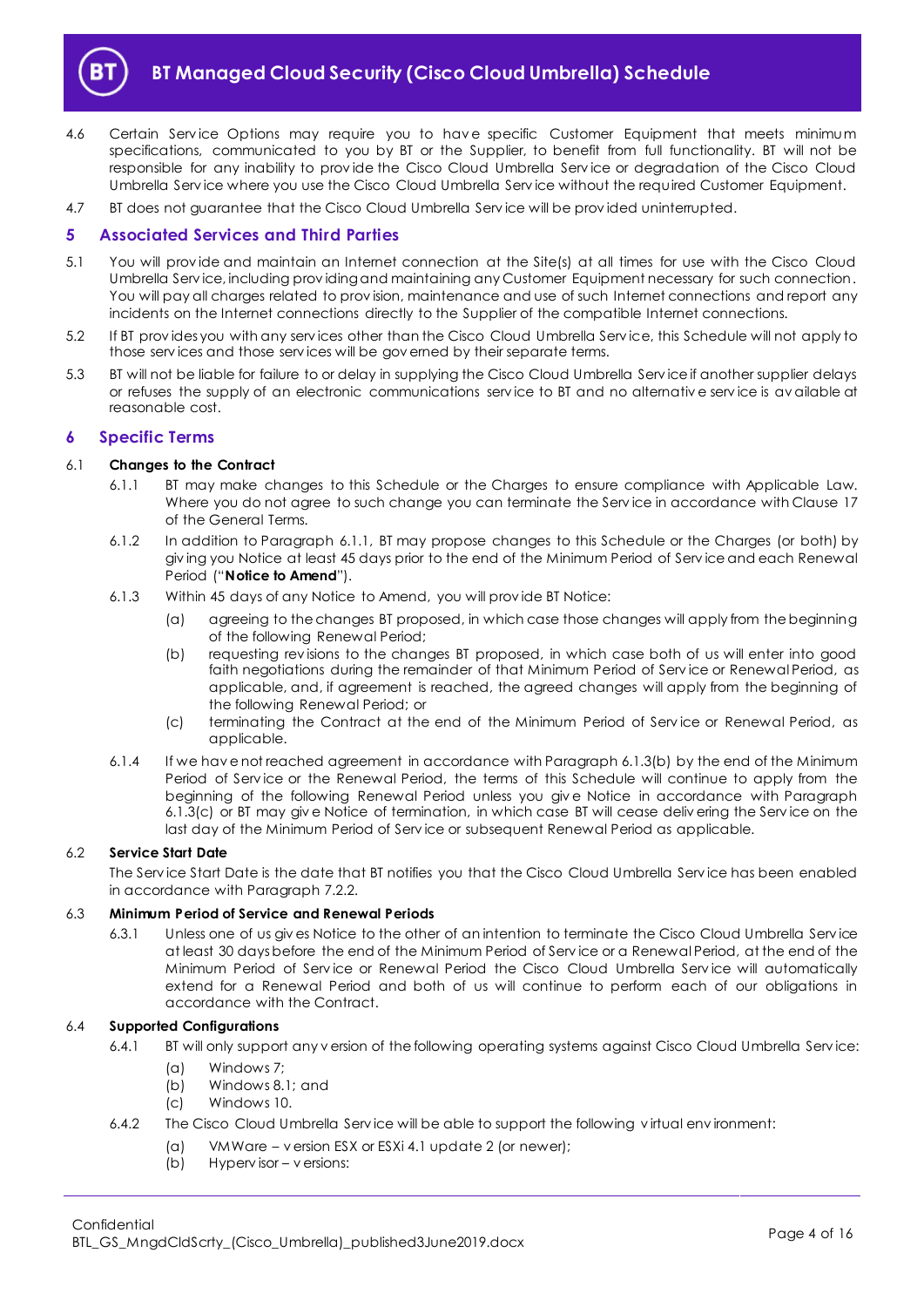

- (i) Windows 2008 R2 Serv er with Hyper-V role;
- (ii) Hyper-V Serv er 2008;
- (iii) Windows Serv er 2012, SP1, or R2 (Standard or Datacenter) or 2016 with Hyper-V role; and
- (iv ) Hyper-V Serv er 2012 or 2012 R2 or 2016.

## 6.5 **Customer Portal**

- 6.5.1 You will hav e access to a Supplier's Internet based Customer Portal, as set out in Paragraph [2.2.](#page-1-6)
- 6.5.2 You may allow multiple Administrators to access the Customer Portal. You will give each your Administrator a unique login and prov ide full access or read only priv ileges specific to each.
- 6.5.3 In order to manage any Incidents on the Cisco Cloud Umbrella Serv ice, you will prov ide BT with an account on the Customer Portal.
- 6.5.4 Where you hav e not prov ided BT with an account to access the Customer Portal to manage Incidents, the response times set out in Paragrap[h 7.3.3](#page-7-3) will not apply.

## <span id="page-4-1"></span>6.6 **Supplier Intellectual Property**

- 6.6.1 The Supplier uses:
	- (a) product names associated with the Cisco Cloud Umbrella Serv ice and other trademarks;
	- (b) certain audio and v isual information, documents, software and other works of authorship; and
	- (c) other technology, software, hardware, products, processes, algorithms, user interfaces, patents, know-how and other trade secrets, techniques, designs, inv entions and other tangible or intangible technical material or information,

(together, the "**Supplier Technology**"); and

- <span id="page-4-0"></span>6.6.2 The Supplier Technology is protected by intellectual property rights owned or licensed by the Supplier ("**Supplier IP Rights**").
- 6.6.3 All right, title and interest in and to the Software, and all associated Supplier IP Rights, will at all times remain v ested in the Supplier and its licensors, and, other than the rights granted in this Contract, you will acquire no other rights, express or implied, in the Service.

## 6.7 **Supplier Acceptable Use**

- 6.7.1 You will use the Cisco Cloud Umbrella Serv ice solely for your business purposes and will only permit access to the Cisco Cloud Umbrella Serv ice by your employees, agents and third parties.
- 6.7.2 You will not, and will not permit or encourage Users to:
	- (a) modify, copy or make deriv ativ e works based on the Supplier Technology;
	- (b) disassemble, rev erse engineer, or decompile any of the Supplier Technology;
	- (c) create Internet "**links**" to or from the Cisco Cloud Umbrella Serv ice, or "**frame**" or "**mirror**" any of the Supplier's content that forms part of the Cisco Cloud Umbrella Serv ice (other than on your own internal intranet); or
	- (d) use the Cisco Cloud Umbrella Serv ice for running automatic queries to web supplies.
- 6.7.3 You will comply with the Supplier's Acceptable Use Policy as set out in Section 3 of the Cisco Univ ersal Cloud Agreement document av ailable at: [https://www.cisco.com/c/en/us/about/legal/cloud-and-software/univ ersal-cloud-agreement.html](https://www.cisco.com/c/en/us/about/legal/cloud-and-software/universal-cloud-agreement.html)

and amended or supplemented at any time.

6.7.4 BT, or the Supplier, may block source IP Addresses or suspend your access to the Cisco Cloud Umbrella Serv ice if your use of the Cisco Cloud Umbrella Serv ice does not comply with this Contract.

## ("**Supplier's Acceptable Use Policy**").

## 6.8 **Customer Transaction Logs**

- 6.8.1 BT and the Supplier may use, reproduce, store, modify, and display the information from the Customer Transaction Logs for the purpose of prov iding the Cisco Cloud Umbrella Serv ice.
- 6.8.2 BT and the Supplier may use the malware, spam, botnets or other information related to the Cisco Cloud Umbrella Serv ice for the purpose of:
	- (a) maintaining and improv ing the Cisco Cloud Umbrella Serv ice;
	- (b) complying with all legal or contractual requirements;
	- (c) making malicious or unwanted content anonymously av ailable to its licensors for the purpose of further dev eloping and enhancing the Cisco Cloud Umbrella Serv ice;
	- (d) anonymously aggregating and statistically analysing the content; and
	- (e) other uses related to the analysis of the Cisco Cloud Umbrella Serv ice.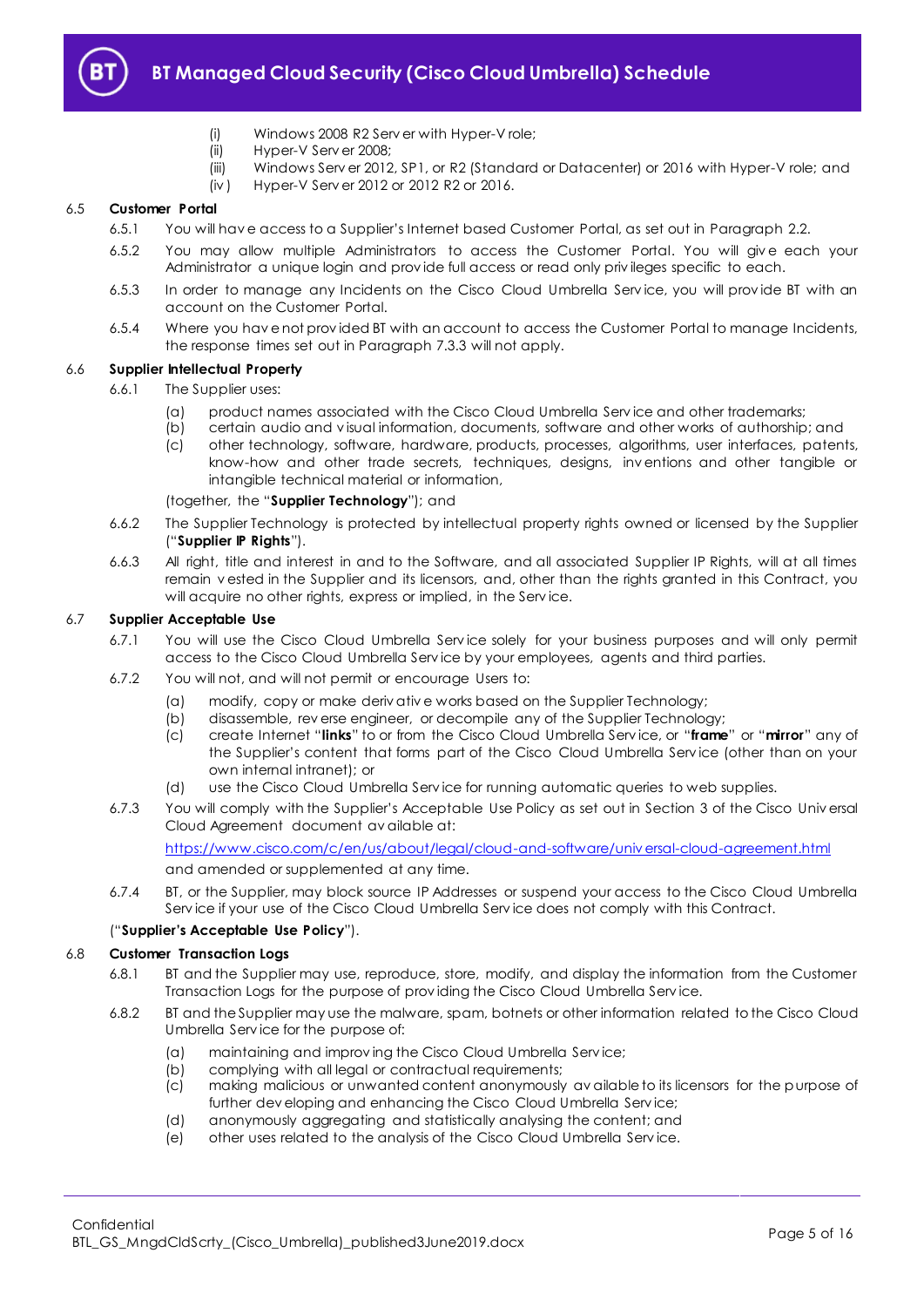

- <span id="page-5-0"></span>6.8.3 BT will retain the Raw Transaction Logs for rolling one month periods during the prov ision of the Serv ice, and will retain the Summarised Transaction Logs and any other Customer Transaction Logs for rolling six month periods during the prov ision of the Cisco Cloud Umbrella Serv ice.
- 6.8.4 At the end of the Cisco Cloud Umbrella Service, BT will delete the Customer Transaction Logs, in accordance with the one month or six-month retention cycle set out in Paragraph [6.8.3,](#page-5-0) unless you request in writing that BT (or the Supplier) maintains the Customer Transaction Logs for an additional time period, which will be subject to agreement and an additional Charge to be agreed between you and the Supplier.

## 6.9 **Suggestions, Ideas and Feedback**

6.9.1 You agree that the Supplier and BT will hav e the right to use or act upon any suggestions, ideas, enhancement requests, feedback, recommendations or other information prov ided by you relating to the Cisco Cloud Umbrella Serv ice, to the extent it is not your Confidential Information.

## <span id="page-5-1"></span>6.10 **Exceeding Licensed Volumes**

- 6.10.1 Your allowed serv ice consumption is based on the number of End Users purchased by you.
- 6.10.2 If your consumption increases ov er the End User v olumes in the order, BT or the Supplier will notify you and you will work with BT or the Supplier to implement an End User reduction plan, or you will work with BT to renegotiate the Charges.
- 6.10.3 If we both are unable to reach a mutually agreeable solution within 90 days of the notice in Paragraph [6.10.2,](#page-5-1) then either:
	- (a) BT will increase the Charges by three percent for ev ery 10 percent increase in your End User v olumes; or
	- (b) BT may terminate the affected Order without any liability, except that BT will refund any pre-paid fees pro-rated for the unused portion of the term of the Cisco Cloud Umbrella Serv ice.

#### 6.11 **Export Compliance and Use**

- 6.11.1 You will not and you will not allow your Users to access or use the Cisco Cloud Umbrella Service in v iolation of any U.S. or other applicable export control or economic sanctions laws.
- <span id="page-5-2"></span>6.11.2 You will not access or use the Cisco Cloud Umbrella Serv ice, or allow your Users to access or use the Cisco Cloud Umbrella Serv ice, directly or indirectly, if you or your Users are located in any jurisdiction in which the prov ision of the Cisco Cloud Umbrella Serv ice is prohibited under Applicable Law, including the laws of U.S.A, including in Cuba, Iran, North Korea, Sudan, Syria and the Crimea Region ("**Prohibited**  Jurisdiction"), and that you do not, directly or indirectly, provide access to the Cisco Cloud Umbrella Serv ice to any gov ernment, entity or indiv idual located in any Prohibited Jurisdiction.
- 6.11.3 You warrant that:
	- (a) you are not named on any U.S. gov ernment list of persons or entities prohibited from receiv ing U.S. exports, or transacting with any U.S. person; and
	- (b) you are not a national of, or a company registered in, any Prohibited Jurisdiction.

## 6.12 **Customer Committed Date**

- 6.12.1 If you request a change to the Cisco Cloud Umbrella Serv ice or any part of the Cisco Cloud Umbrella Serv ice, then BT may rev ise the Customer Committed Date to accommodate that change.
- 6.12.2 BT may expedite deliv ery of the Cisco Cloud Umbrella Serv ice for operational reasons or in response to a request from you, but this will not rev ise the Customer Committed Date.

#### 6.13 **Invoicing**

- 6.13.1 Unless set out otherwise in any applicable Order, BT will inv oice you for the following Charges in the amounts set out in any applicable Order:
	- (a) Recurring Charges monthly in adv ance on the first day of the relev ant month and for any period where the Cisco Cloud Umbrella Service is provided for less than one month, the Recurring Charges will be calculated on a daily basis. Recurring Charges will be charged from the Serv ice Start Date and include the Charges for the applicable Serv ice Software license;
	- (b) any Termination Charges incurred in accordance with Paragraph [6.14](#page-6-0) upon termination of the relev ant Serv ice.
- 6.13.2 BT may inv oice you for any of the following Charges in addition to those set out in any applicable Order:
	- (a) Charges for inv estigating Incidents that you report to BT where BT finds no Incident or that the Incident is caused by something for which BT is not responsible under the Contract;
	- (b) Charges for commissioning the Cisco Cloud Umbrella Serv ice in accordance with Paragraph [7.2](#page-7-4) outside of Business Hours;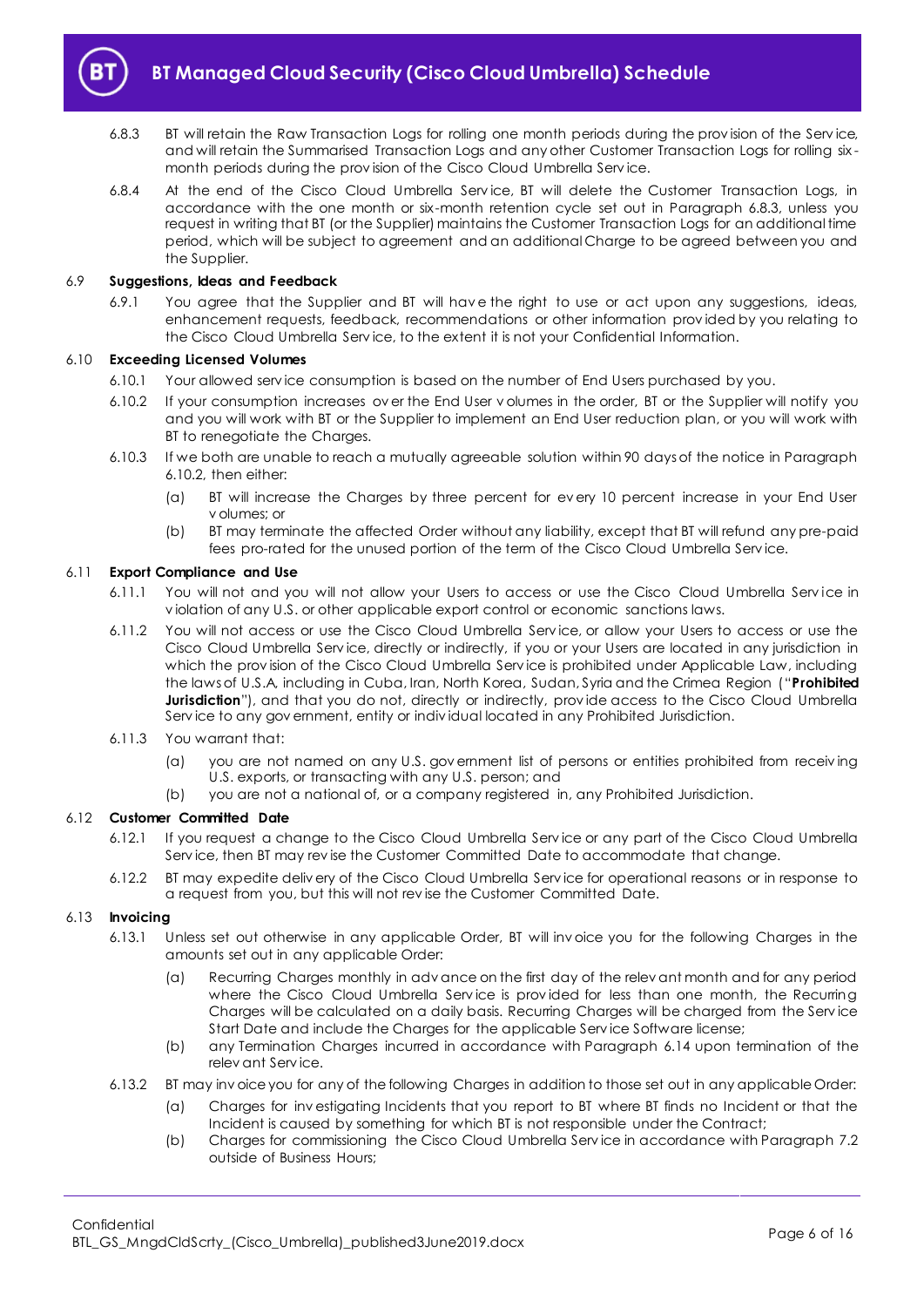

- (c) Charges for restoring Cisco Cloud Umbrella Serv ice if the Cisco Cloud Umbrella Serv ice has been suspended in accordance with Clause 10.1.2 of the General Terms;
- (d) Charges for expediting prov ision of the Cisco Cloud Umbrella Serv ice at your request after BT has informed you of the Customer Committed Date; and
- (e) any other Charges as set out in any applicable Order or the BT Price List or as otherwise agreed between both of us.

## <span id="page-6-1"></span><span id="page-6-0"></span>6.14 **Termination Charges**

- 6.14.1 If you terminate the Contract or the Cisco Cloud Umbrella Serv ice for conv enience in accordance with Clause 17 of the General Terms you will pay BT:
	- (a) all outstanding Charges or payments due and payable under the Contract;
	- (b) any other Charges as set out in any applicable Order; and
	- (c) any charges reasonably incurred by BT from a supplier as a result of the early termination.
- 6.14.2 In addition to the Charges set out at Paragraph [6.14.1](#page-6-1) abov e, if you terminate during the Minimum Period of Serv ice or any Renewal Period, you will pay BT Termination Charges, as compensation, equal to 100 per cent of the Recurring Charges for the remaining months on the Minimum Period of Serv ice or Renewal Period.

## 6.15 **Amendments to the General Terms**

6.15.1 The wording in Clause 11 of the General Terms is deleted and replaced with the following:

"11.1 If you do not agree with something in an inv oice BT sends you before you hav e made payment, you will giv e BT Notice within 14 days after the date of the inv oice.

11.2 We will both settle an inv oice dispute within 14 days and you will pay the amount we both finally agree on within sev en days of both of us agreeing it.

11.3 BT may still charge you a late payment charge or interest in accordance with Clause 10.1.1 for any amount we both agree under Clause 11.2."

6.15.2 The wording in Clause 22.4 of the General Terms is deleted and replaced with the following:

"22.4 Other than for those matters set out in Clause 22.2 and Clause 22.5, the total liability of either of us, regardless of how that liability arose and regardless of the number of claims, under or in connection with the Contract, and whether in contract, tort (including negligence or breach of statutory duty), misrepresentation (whether innocent or negligent), restitution, or in any other way, will not exceed the total of all Charges paid for the Serv ice in the 12 months preceding the last ev ent giv ing rise to the liability."

- 6.15.3 A new Clause 31.1.3 and 31.3.4 is added after Clause 31.1.2 of the General Terms:
	- "31.1.3. add Users or User Subscriptions to an existing Serv ice after the Serv ice Start Date; or
	- 31.1.4. add Serv ice components to the existing Serv ice after the Serv ice Start Date"
- 6.15.4 A new Clause 31.5 is added after Clause 31.4 of the General Terms:
	- "31.5. You will not submit a request to reduce the User v olumes on a Serv ice."
- 6.15.5 All other terms in Clause 31 of the General Terms will continue to apply un-amended.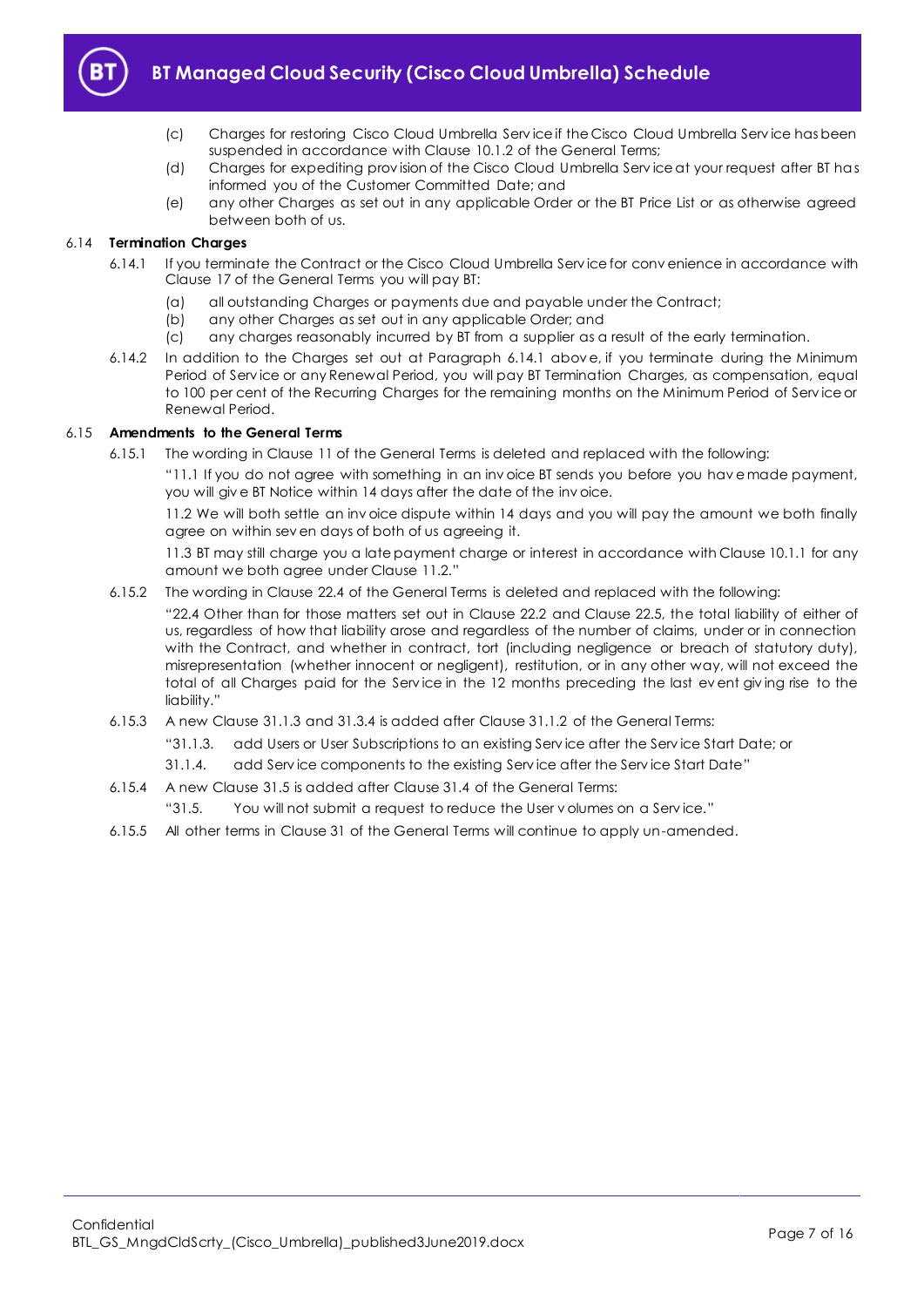

## <span id="page-7-0"></span>**Part B – Service Delivery and Management**

## <span id="page-7-1"></span>**7 BT's Obligations**

## 7.1 **Service Delivery**

Before the Serv ice Start Date and, where applicable, throughout the prov ision of the Cisco Cloud Umbrella Serv ice, BT will:

- 7.1.1 provide you with contact details for the Service Desk;
- 7.1.2 deploy the Cisco Cloud Umbrella Serv ice using one or more of the supply methods set out at any online address BT or the Supplier prov ides you with; and
- 7.1.3 configure a basic and generic security policy. BT will not be responsible for defining your security policy and will not be liable for any consequences arising from a misspecification of your security requirements, or from unforeseen consequences of a correctly specified and correctly implemented serv ice configuration.

## <span id="page-7-4"></span>7.2 **Commissioning of the Service**

Before the Serv ice Start Date, BT will:

- 7.2.1 agree a date with you for commencement of the Cisco Cloud Umbrella Service and will use commercially reasonable endeav ours to procure that the Supplier prov isions the Cisco Cloud Umbrella Serv ice on this date;
- <span id="page-7-2"></span>7.2.2 on the date that the Cisco Cloud Umbrella Serv ice has been prov isioned, send you a prov isioning email with Customer Portal log in information;
- 7.2.3 provide you with activation support to ensure that you have access to the Customer Portal for configuration of the Cisco Cloud Umbrella Serv ice; and
- 7.2.4 configure the Cisco Cloud Umbrella Service with a standard BT profile providing a basic level of cover, that you will need to customise to meet your specific requirements.

## <span id="page-7-5"></span>7.3 **During Operation**

On and from the Serv ice Start Date, BT:

- 7.3.1 will work with the Supplier as necessary to restore Cisco Cloud Umbrella Serv ice as soon as practicable during Business Hours if you report an Incident in the Cisco Cloud Umbrella Serv ice;
- 7.3.2 may carry out Maintenance from time to time and will use reasonable endeav ours to inform you at least fiv e Business Days before any Planned Maintenance on the Cisco Cloud Umbrella Serv ice, howev er, BT may inform you with less notice than normal where Maintenance is required in an emergency or where the Supplier has not prov ided BT with a sufficient notice;
- <span id="page-7-3"></span>7.3.3 in relation to the Gold Support Serv ice, respond to Incidents in in line with the following table starting from when the Serv ice Desk prov ides you with a Ticket:

| Service Impact                                                                                                                                                                                                                                                                                                             | Response Time                                 |
|----------------------------------------------------------------------------------------------------------------------------------------------------------------------------------------------------------------------------------------------------------------------------------------------------------------------------|-----------------------------------------------|
| <b>Priority 1:</b>                                                                                                                                                                                                                                                                                                         |                                               |
| Complete loss of Cisco Cloud Umbrella Service or an issue that prevents<br>operation of critical documented functions with high frequency or duration.                                                                                                                                                                     | 30 minutes for phone<br>and 2 hours for email |
| Priority 2:                                                                                                                                                                                                                                                                                                                |                                               |
| An issue occurs if the Cisco Cloud Umbrella Service is available but response times are slow<br>while Your Internet connection is working correctly. Issues include technical questions or<br>configuration issues related to End User's account that moderately impact End User's ability to<br>use the Umbrella Service. | One Business Day                              |
| Priority 3:                                                                                                                                                                                                                                                                                                                |                                               |
| Information requests include account questions, password resets, and feature questions.<br>Supplier personnel will be assigned to work on the resolution at the time of response or as<br>soon as practicable thereafter.                                                                                                  | Two Business Days                             |
| may, in the event of a security breach affecting the Cisco Cloud Umbrella Service, require you to<br>change any or all of your passwords.                                                                                                                                                                                  |                                               |

## 7.4 **The End of the Service**

On termination of the Cisco Cloud Umbrella Serv ice by either of us, BT or the Supplier, as applicable:

7.4.1 will terminate your access to the Customer Portal and Serv ice Softw are and cease to prov ide all other elements of the Cisco Cloud Umbrella Serv ice; and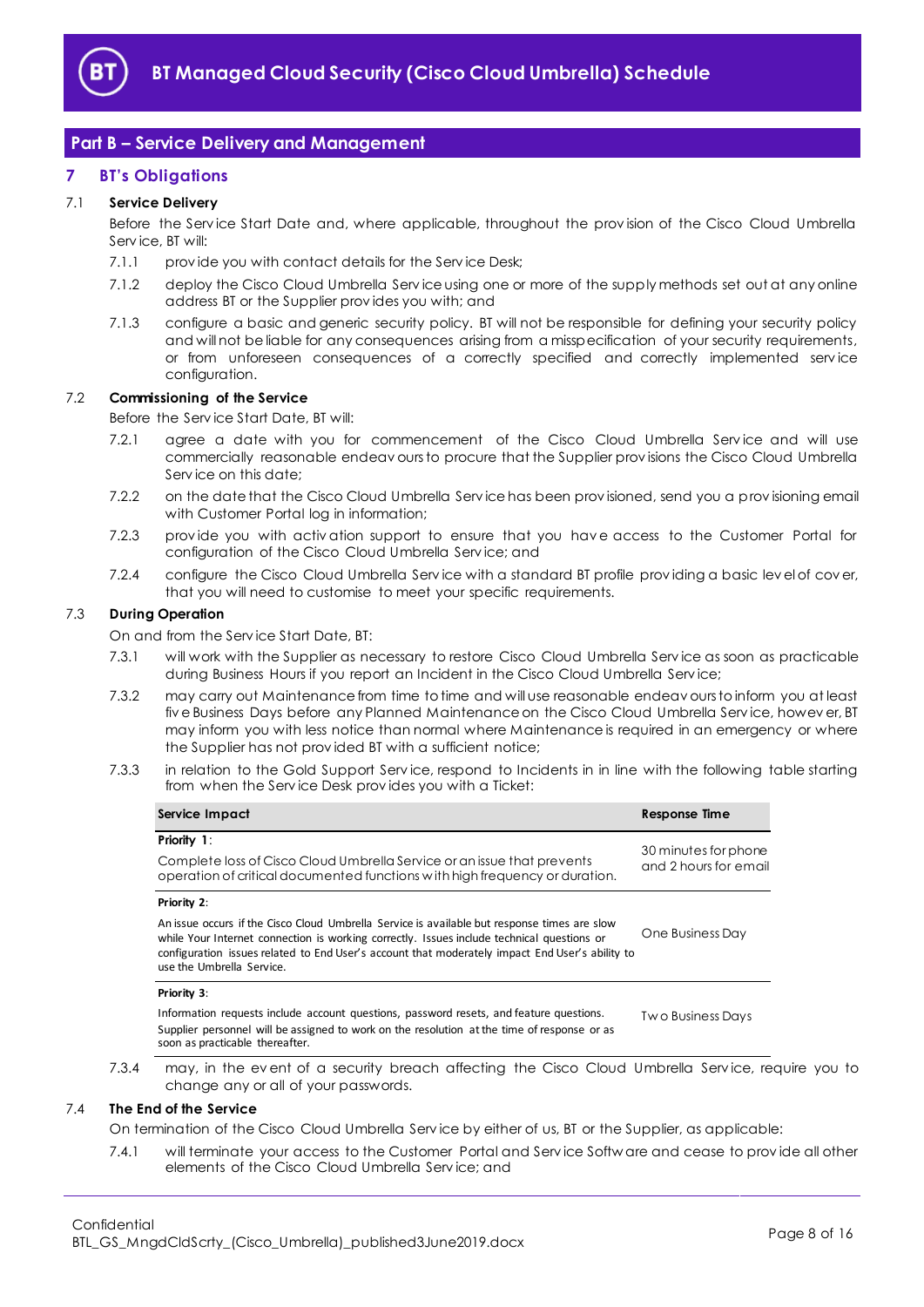

<span id="page-8-2"></span>7.4.2 will destroy or otherwise dispose of any of the sav ed Customer Data unless BT receiv es, no later than ten days after the date of the termination of this Contract, a written request for the deliv ery to you of the then most recent back-up of the Customer Data. BT will use reasonable commercial endeav ours to deliv er the back-up to you within 30 days of receipt of such a written request, prov ided that you have, at that time, paid all fees and charges outstanding at and resulting from termination (whether or not due at the date of termination).

## <span id="page-8-0"></span>**8 Your Obligations**

## 8.1 **Service Delivery**

Before the Service Start Date and, where applicable, throughout the provision of the Cisco Cloud Umbrella Serv ice, you will:

- 8.1.1 prov ide BT or the Supplier with any technical data or other information reasonably required by BT or the Supplier without undue delay;
- 8.1.2 accept the Supplier`s terms and conditions when you access the Customer Portal for the first time;
- 8.1.3 complete the initial set up of the Cisco Umbrella Serv ice within 30 days from the day you log into the Customer Portal;
- 8.1.4 deploy a customer specific security policy;
- 8.1.5 establish and maintain your own internal support processes and helpdesk for Users and be responsible for communication with Users;
- 8.1.6 ensure that your firewall configurations and network settings allow the traffic types necessary for BT to prov ide the Cloud Cisco Umbrella Serv ice;
- 8.1.7 change your public recursive DNS provider to Cisco Cloud Umbrella Service from your Internet service prov ider or other third-party DNS prov ider;
- 8.1.8 ensure DNS traffic is forwarded to the Cisco Cloud Umbrella Service;
- 8.1.9 be responsible for all local firewall rules required to allow access to the Cisco Umbrella Cloud (e.g., allowing outbound UDP port 53 to 208.67.222.222);
- 8.1.10 configure proper settings in the Umbrella Dashboard; otherwise, default settings will apply;
- 8.1.11 ensure that you tailored the Cisco Cloud Umbrella Serv ice for your specific requirements, in accordance with Paragraph [7.2.4;](#page-7-5)
- 8.1.12 where you use a local HTTP proxy, ensure that it is correctly configured to be compatible with the Cisco Cloud Umbrella Serv ice;
- 8.1.13 manage the Cisco Cloud Umbrella Serv ice deployments, policies, reports and other configuration options through the Cisco Cloud Umbrella Serv ice dashboard or av ailable APIs;
- 8.1.14 prov ide a v alid email for authentication and maintain accounts for other users in their Umbrella Dashboard;
- 8.1.15 use Customer Equipment that is interoperable and supported by the Supplier and that meets any Supplier requirements for Serv ice Options that may be communicated to you by BT or the Supplier from time to time;
- 8.1.16 ensure that Customer Equipment is installed and operated according to applicable third party v endor specifications and recommendations, and ensure that Customer Equipment has the capacity to forward traffic to the Supplier;
- 8.1.17 be responsible for setting up and using the Serv ice Options listed in Paragraph [3.1](#page-2-1) within the Umbrella Dashboard;
- 8.1.18 where applicable, be responsible for download and deployment of the Umbrella Roaming Client Software on Users' dev ices and the configuration and management of all settings relev ant to the Umbrella Roaming Client Software;
- 8.1.19 where applicable, be responsible for download and deployment of the Umbrella Virtual Appliance Software and the configuration and management of all settings relev ant to the Umbrella Virtual Appliance Software;
- 8.1.20 where applicable, be responsible for download and deployment of the SSL Certificate for using the Intelligent Proxy and the configuration and management of all settings relev ant to Intelligent Proxy;
- 8.1.21 where applicable, be responsible for connection to the Amazon S3 Bucket Service and the configuration and management of all settings relev ant to the Amazon S3 Bucket Serv ice;
- <span id="page-8-1"></span>8.1.22 in jurisdictions where an employer is legally required to make a disclosure to its Users and other employees: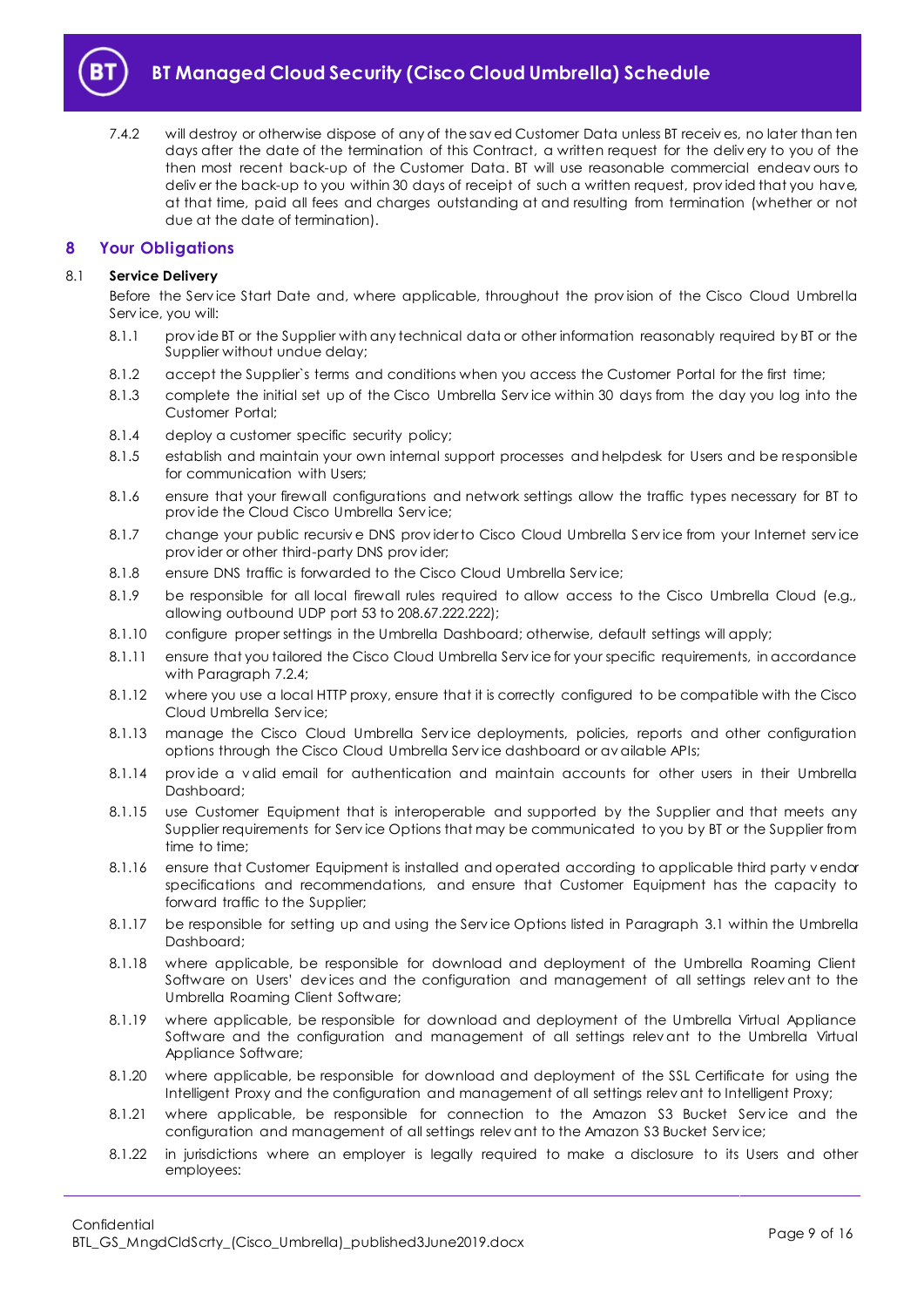

- (a) inform your Users that as part of the Cisco Cloud Umbrella Serv ice being deliv ered by BT, BT may monitor and report to you the use of any targeted applications by them;
- (b) ensure that your Users hav e consented or are deemed to hav e consented to such monitoring and reporting (if such consent is legally required); and
- (c) agree that BT will not be liable for any failure by you to comply with this Paragrap[h 8.1.22,](#page-8-1) you will be liable to BT for any Claims, losses, costs or liabilities incurred or suffered by BT due to your failure to comply with this Paragrap[h 8.1.22;](#page-8-1)
- 8.1.23 ensure that you order the appropriate Service Options for your requirements;
- 8.1.24 only transfer a User Subscription from one User to another indiv idual if the original User is no longer permitted to access, and no longer accesses, the Internet in connection with the Serv ice;
- 8.1.25 carry out all of your other responsibilities set out in this Contract in a timely and efficient manner. If there are any delays in completion of your responsibilities, BT may adjust any agreed timetable or deliv ery schedule as reasonably necessary;
- 8.1.26 register all network dev ices;
- 8.1.27 in order to ensure proper internal DNS resolution, be responsible for specifying all internal domains in the Umbrella Dashboard;
- 8.1.28 install and maintain the hyperv isor used to host the Umbrella Virtual Appliance Software, including two v irtual appliances at each Site for redundancy;
- 8.1.29 create any required Active Directory service accounts and grant any necessary permissions for such accounts;
- 8.1.30 in order to ensure proper internal DNS resolution, be responsible for configuring the Umbrella Virtual Appliance Software with the correct internal DNS serv ers, and specifying all internal domains in the Umbrella Dashboard;
- 8.1.31 install the Cisco Root Certificate on endpoint dev ices for the SSL Decryption in the Intelligent Proxy;
- 8.1.32 where you choose a self-managed Amazon S3 Bucket Serv ice to store Customer Transaction Logs, be responsible for the configuration of that Serv ice;
- 8.1.33 where you use single sign-on (SAML), maintain authentication with your own SAML serv ice prov ider; and
- 8.1.34 in relation to the Customer Portal:
	- (a) giv e each Administrator a unique login and prov ide full access or read-only priv ileges specific to each; and
	- (b) giv e BT full access rights as an Administrator to the Customer Portal, where needed.

## 8.2 **During Operation**

On and from the Serv ice Start Date, you will:

- 8.2.1 ensure that Users report Incidents to the Customer Contact and not to the Serv ice Desk;
- 8.2.2 ensure that the Customer Contact will take Incident reports from Users and pass these to the Service Desk using the reporting procedures agreed between both of us, and is av ailable for all subsequent Incident management communications;
- 8.2.3 install, configure, monitor and maintain any Customer Equipment connected to the Cisco Cloud Umbrella Serv ice or used in connection with a Cisco Cloud Umbrella Serv ice;
- 8.2.4 ensure that any Customer Equipment that is connected to the Cisco Cloud Umbrella Service or that you use, directly or indirectly, in relation to the Cisco Cloud Umbrella Serv ice is:
	- (a) connected using the applicable BT Network termination point, unless you hav e BT's permission to connect by another means;
	- (b) technically compatible with the Cisco Cloud Umbrella Serv ice and will not harm or damage BT Equipment, the BT Network, or any of BT's suppliers' or subcontractors' network or equipment; and
	- (c) approv ed and used in accordance with relev ant instructions, standards and Applicable Law and any safety and security procedures applicable to the use of that Customer Equipment;
- 8.2.5 immediately disconnect any Customer Equipment, or adv ise BT to do so at your expense, where Customer Equipment:
	- (a) does not meet any relev ant instructions, standards or Applicable Law; or
	- (b) contains or creates material that is in breach of the Acceptable Use Policy and you are contacted by BT about such material,

and redress the issues with the Customer Equipment prior to reconnection to the Serv ice;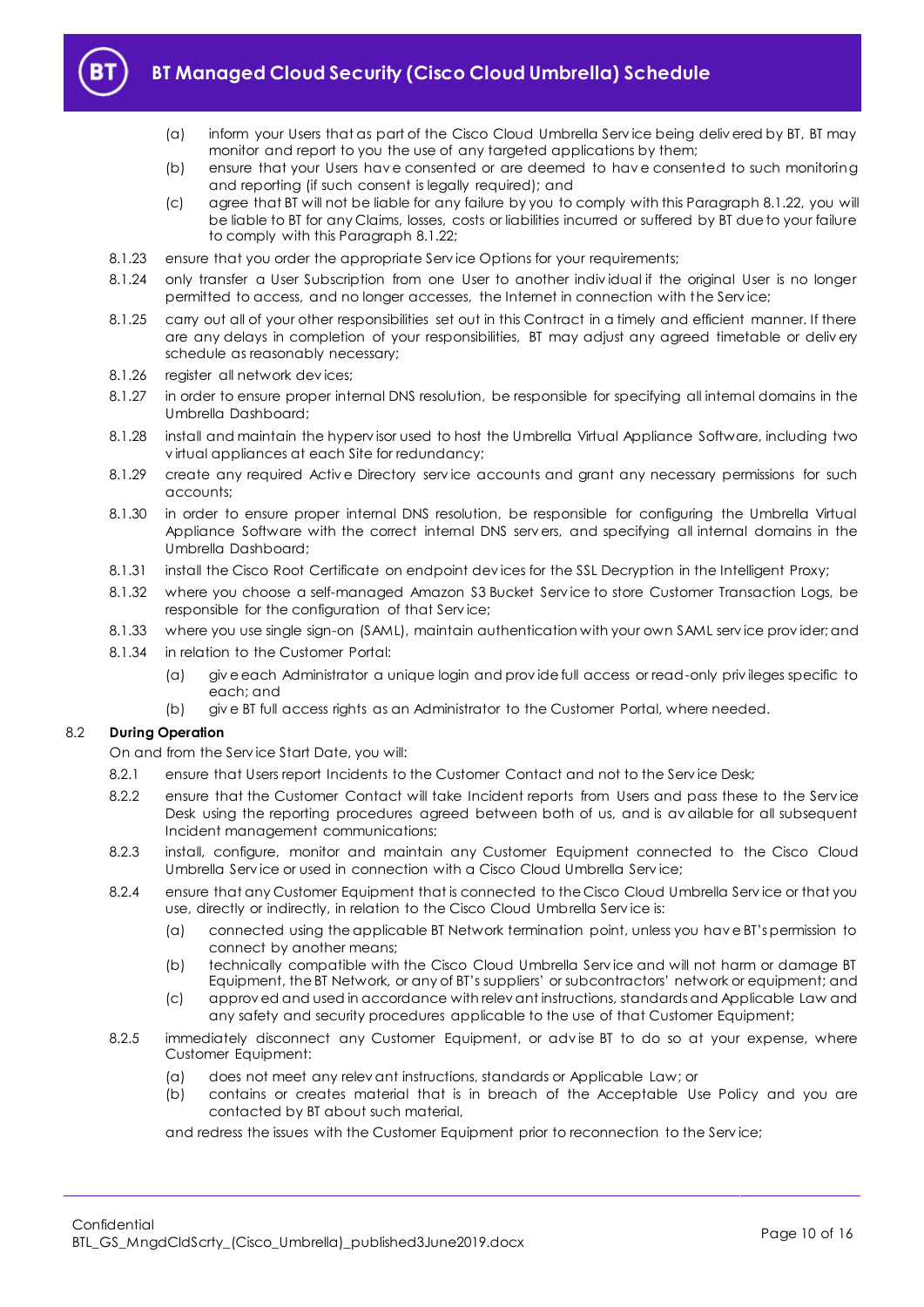

- 8.2.6 distribute, manage and maintain access profiles, passwords and other systems administration information relating to the control of Users' and your access to the Cisco Cloud Umbrella Serv ice. If you decide to, you may assign one login combination to BT's personnel;
- 8.2.7 be responsible for your Users' use of access profiles and passwords;
- 8.2.8 maintain a written list of current Users and prov ide a copy of such list to BT within fiv e Business Days following BT's written request at any time;
- 8.2.9 ensure the security and proper use of all v alid User access profiles, passwords and other systems administration information used in connection with the Cisco Cloud Umbrella Serv ice and:
	- (a) immediately terminate access for any person who is no longer a User;
	- (b) inform BT immediately if a User's ID or password has, or is likely to, become known to an unauthorised person, or is being or may be used in an unauthorised way;
	- (c) take all reasonable steps to prev ent unauthorised access to the Cisco Cloud Umbrella Serv ice;
	- (d) satisfy BT's security checks if a password is lost or forgotten; and
	- (e) change any or all passwords or other systems administration information used in connection with the Cisco Cloud Umbrella Serv ice if BT requests you to do so in order to ensure the security or integrity of the Cisco Cloud Umbrella Serv ice;
- 8.2.10 transfer a User Subscription from one User to another individual if the original User is no longer permitted to access and no longer accesses the Internet in connection with the Cisco Cloud Umbrella Service;
- 8.2.11 undertake all aspects of security policy configuration, including setting up User groups, using the Customer Portal;
- 8.2.12 ensure that the maximum number of Users will not exceed the permitted number of User identities as set out in any applicable Order;
- 8.2.13 not allow any User specific subscription to be used by more than one indiv idual User unless it has been reassigned in its entirety to another indiv idual User, in which case you will ensure the prior User will no longer hav e any right to access or use the Cisco Cloud Umbrella Serv ice;
- 8.2.14 inform BT within fiv e Business Days if the number of Users increases by more than 5 per cent from the number of Users as set out in any applicable Order and, in these circumstances, or if BT can demonstrate by management reports that the number of Users exceeds that limit, BT may increase the Charges proportionately;
- 8.2.15 submit a modify order request to inform BT, if you need to increase the number of Users using the Cisco Cloud Umbrella Serv ice. In these circumstances, or if BT can demonstrate by management reports that the number of Users exceeds the ordered limit, BT may increase the Charges or require that you reduce the number of Users using the Cisco Cloud Umbrella Serv ice;
- 8.2.16 prov ide BT with 14 days` prior Notice of any changes to your network that may impact the working of the Cisco Cloud Umbrella Serv ice, and prov ide BT with all necessary details. If this information is not prov ided within this timeframe, BT will hav e no liability for a failure or delay in prov iding any necessary changes to the Cisco Cloud Umbrella Serv ice configuration; and
- 8.2.17 accept that BT may suspend an account. In each case BT will give you Notice seven days before suspending that account.

## 8.3 **The End of the Service**

On termination of the Cisco Cloud Umbrella Serv ice by either of us, you will:

- 8.3.1 pay all reasonable expenses incurred by BT in returning or disposing of Customer Data in accordance with Paragrap[h 7.4.2;](#page-8-2)
- 8.3.2 accept that the Supplier will only retain the preceding six months of Customer Data at any time, unless agreed otherwise, in such case an additional Charge may apply.

## <span id="page-10-0"></span>**9 Notification of Incidents**

Where you become aware of an Incident:

- 9.1 the Customer Contact will report it to the Service Desk;
- <span id="page-10-1"></span>9.2 BT will give you a Ticket;
- <span id="page-10-2"></span>9.3 BT will inform you when it believ es the Incident is cleared and will close the Ticket when:
	- 9.3.1 you confirm that the Incident is cleared within 24 hours after hav ing been informed; or
	- 9.3.2 BT has attempted unsuccessfully to contact you, in the way agreed between both of us in relation to the Incident, and you hav e not responded within 24 hours following BT 's attempt to contact you.
- <span id="page-10-3"></span>9.4 If you confirm that the Incident is not cleared within 24 hours after having been informed, the Ticket will remain open, and BT will continue to work to resolv e the Incident.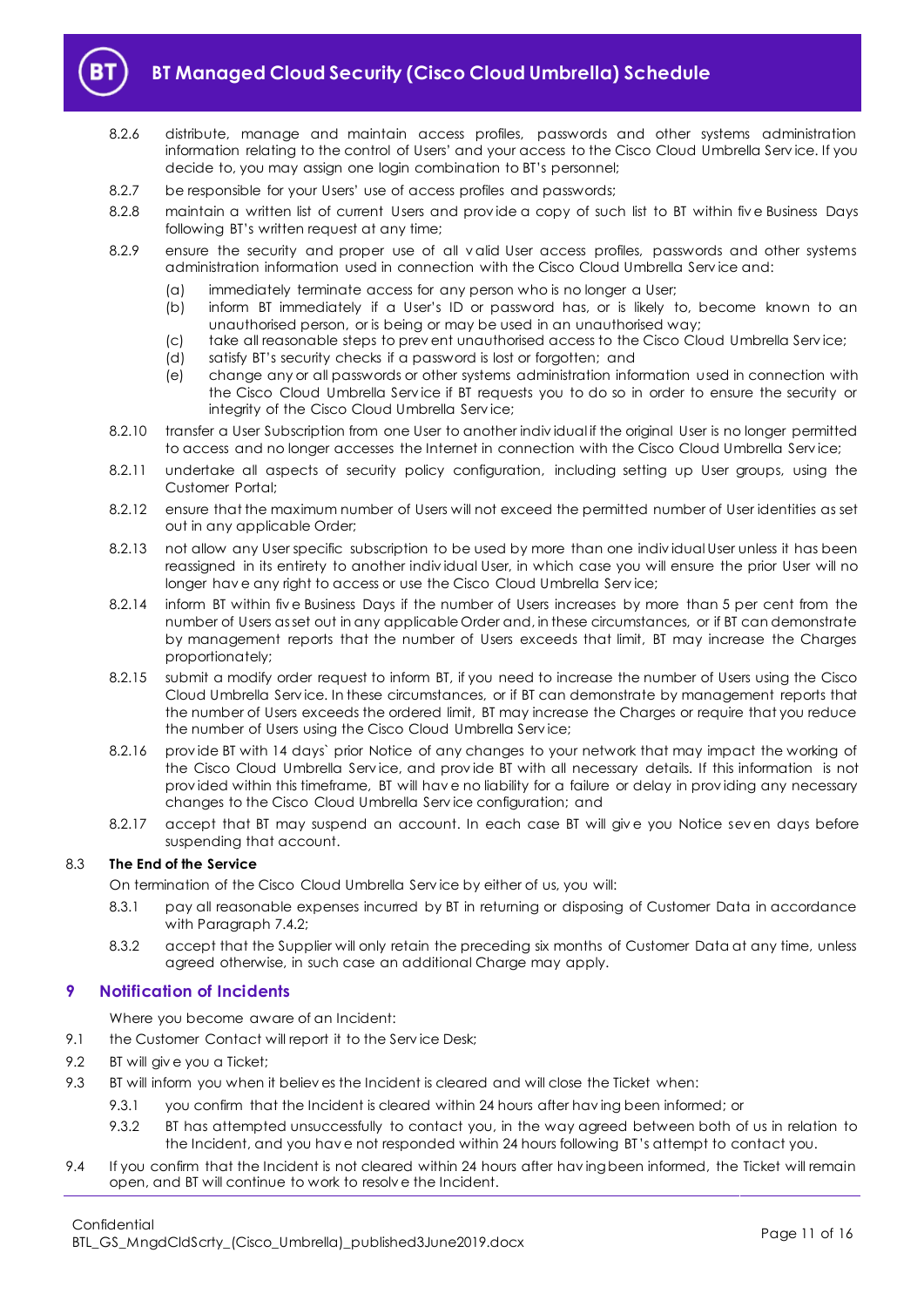

- 9.5 Where BT becomes aware of an Incident, Paragraphs [9.2,](#page-10-1) [9.3](#page-10-2) and [9.4](#page-10-3) will apply.
- 9.6 BT will not handle any Incidents with the Service Software that you use to access the Customer Portal.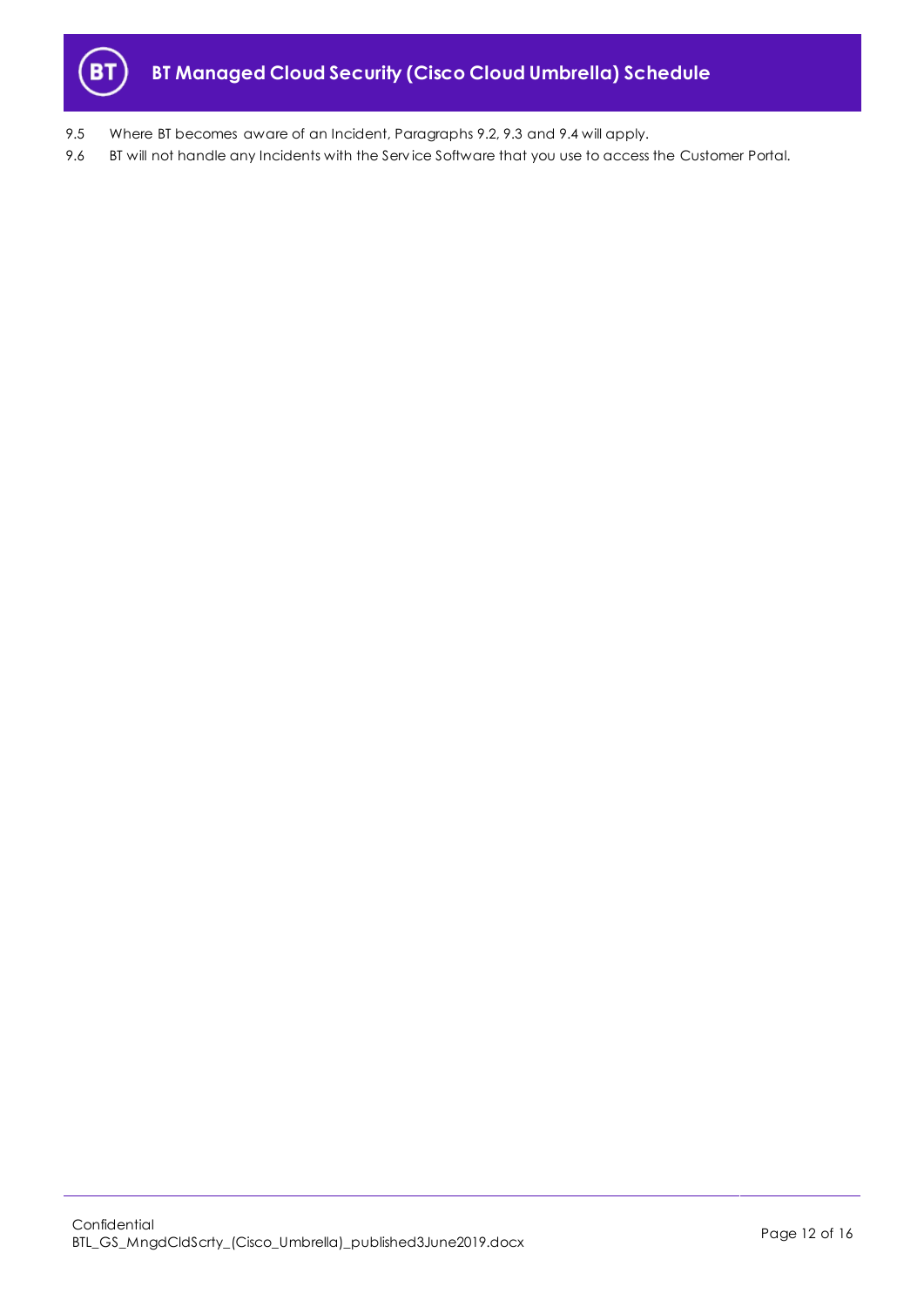

## <span id="page-12-0"></span>**Part C – Service Level Target**

## <span id="page-12-1"></span>**10 Service Availability**

## <span id="page-12-2"></span>10.1 **Availability Service Level**

- 10.1.1 From the Serv ice Start Date, BT will use reasonable endeav ours to prov ide the Cisco Cloud Umbrella Serv ice with a target av ailability of 99.999% of the total hours during ev ery month you use the Cisco Cloud Umbrella Serv ice ("**Availability Service Level**").
- 10.1.2 Av ailability will be calculated by div iding the total number of minutes of Uptime during the applicable calendar month by the total number of minutes in such month, minus minutes of Outages occurring due to scheduled maintenance and attributable to Third Party Actions, and multiplying that amount by 100. The formula for this calculation is as follows:

## **Availability = (X / Y) x 100**

**X** = Total # of minutes of Uptime during calendar month

**Y** = (Total # of minutes in such calendar month) - (Total # of minutes of Outages from scheduled maintenance and Third Party Actions)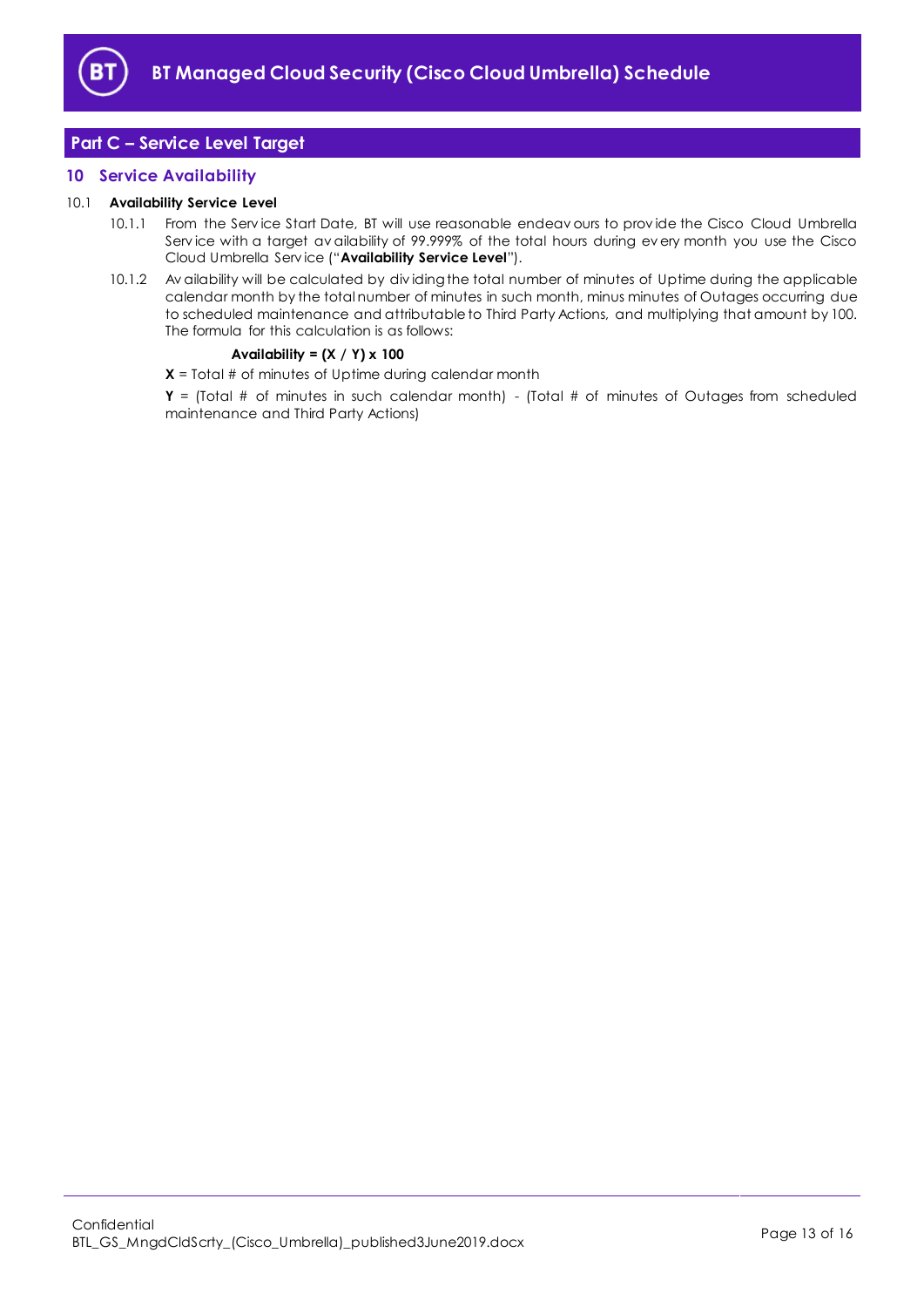

## <span id="page-13-0"></span>**Part D – Defined Terms**

## <span id="page-13-1"></span>**11 Defined Terms**

In addition to the defined terms in the General Terms, capitalised terms in this Schedule will hav e the below meanings (and in the case of conflict between these defined terms and the defined terms in the General Terms, these defined terms will take precedence for the purposes of this Schedule). BT has repeated some definitions in this Schedule that are already defined in the General Terms. This is to make it easier for you to find the definitions when reading this Schedule.

"**2FA Authentication**" has the meaning giv en in Paragraph [3.1.5.](#page-2-2)

"**Active Directory**" means a Microsoft product that consists of sev eral serv ices that run on Windows serv er to manage permissions and access to networked resources.

"**AD Info**" means Activ e Directory reporting tool.

"**Administrator**" means person authorised by you who is responsible for managing the Cisco Cloud Umbrella Serv ice using the Customer Portal.

"**Amazon S3 Bucket Service**" has the meaning giv en in Paragraph [3.1.4.](#page-2-3)

"**API**" means application programming interface.

"**Availability Service Level**" has the meaning giv en in Paragrap[h 10.1.1.](#page-12-2) 

"**Business Hours**" means between the hours of 0800 and 1700 in a Business Day.

"**Charges**" means those Charges set out in the Order in relation to the Standard Serv ice Components.

"**Cisco Cloud Umbrella Service**" has the meaning giv en in Paragraph [1.](#page-1-3)

"**Cisco Root Certificate**" means a public key certificate that is issued by at trusted certificate authority (CA), in this case issued by Cisco.

"**Customer Data**" means the data inputted by you or Users for the purpose of using the Serv ices.

"**Customer Equipment**" means any equipment including any Purchased Equipment and any software, other than BT Equipment, used by you in connection with a Cisco Cloud Umbrella Serv ice.

"**Customer Transaction Logs**" means the Raw Transaction Logs and the Summarised Transaction Logs, and in the case of all other Serv ice Options, the metadata of all network traffic sent to or receiv ed by the Supplier from or to you in your use of the Cisco Cloud Umbrella Serv ice.

"**Customer Portal**" has the meaning giv en in Paragraph [2.2.](#page-1-6)

"**Custom Reports**" has the meaning giv en in Paragrap[h 3.1.6.](#page-2-4) 

"**Domain Name Service**" or "**DNS**" means a directory system which translates numeric IP addresses into Domain Names to identify users on the Internet.

"**DNS Transaction**" means a recursiv e DNS query sent form you through your use of the Serv ice.

"**Domain Name**" means a readable name on an Internet page that is linked to a numeric IP Address.

"**End User**" means a person or entity taking the Serv ice (whether directly or indirectly).

"**General Terms**" means the general terms to which this Schedule is attached or can be found at [www.bt.com/terms,](http://www.bt.com/terms) and that form part of the Contract.

"**Gold Support Service**" has the meaning giv en in Paragraph [2.3.](#page-1-7)

"**File Transfer Protocol**" or "**FTP**"means standard network protocol used to transfer files from one host to another host ov er a TCP-based network, such as the Internet.

"**Help Desk**" means the second lev el "**follow-the-sun**"helpdesk that will be av ailable 24x7x365 for Priority 1 cases, and 24x5 Monday 4pm to Friday 5pm Pacific Standard Time for Priority 2 and 3 cases, which will:

- (a) help manage the Cisco Cloud Umbrella Serv ice and troubleshoot issues related to traffic forwarding, authentication, policies, no Internet or slow Internet or Site issues with the Cisco Cloud Umbrella Serv ice; and
- (b) contact the Supplier's helpdesk when further troubleshooting is required or to request changes, prov isioning or serv ice rev iews.

"**Hyper-Text Transfer Protocol**" or "**HTTP**" means an application protocol for distributed, collaborativ e, hypermedia information systems.

"**Hyper-Text Transfer Protocol Secure**" or "**HTTPS**"means a communications protocol for secure communication ov er a computer network, with especially wide deployment on the Internet.

"**Incident**" means an unplanned interruption to, or a reduction in the quality of, the Cisco Cloud Umbrella Serv ice or particular element of the Cisco Cloud Umbrella Serv ice.

"**Intelligent Proxy**" means a security setting within the Umbrella Dashboard that does not require any additional software or hardware.

"**Internet**" means a global system of interconnected networks that use a standard Internet Protocol to link dev ices worldwide.

"**Internet Protocol**" or "**IP**" means a communications protocol for dev ices connected to the Internet that specifies the format for addresses and units of transmitted data.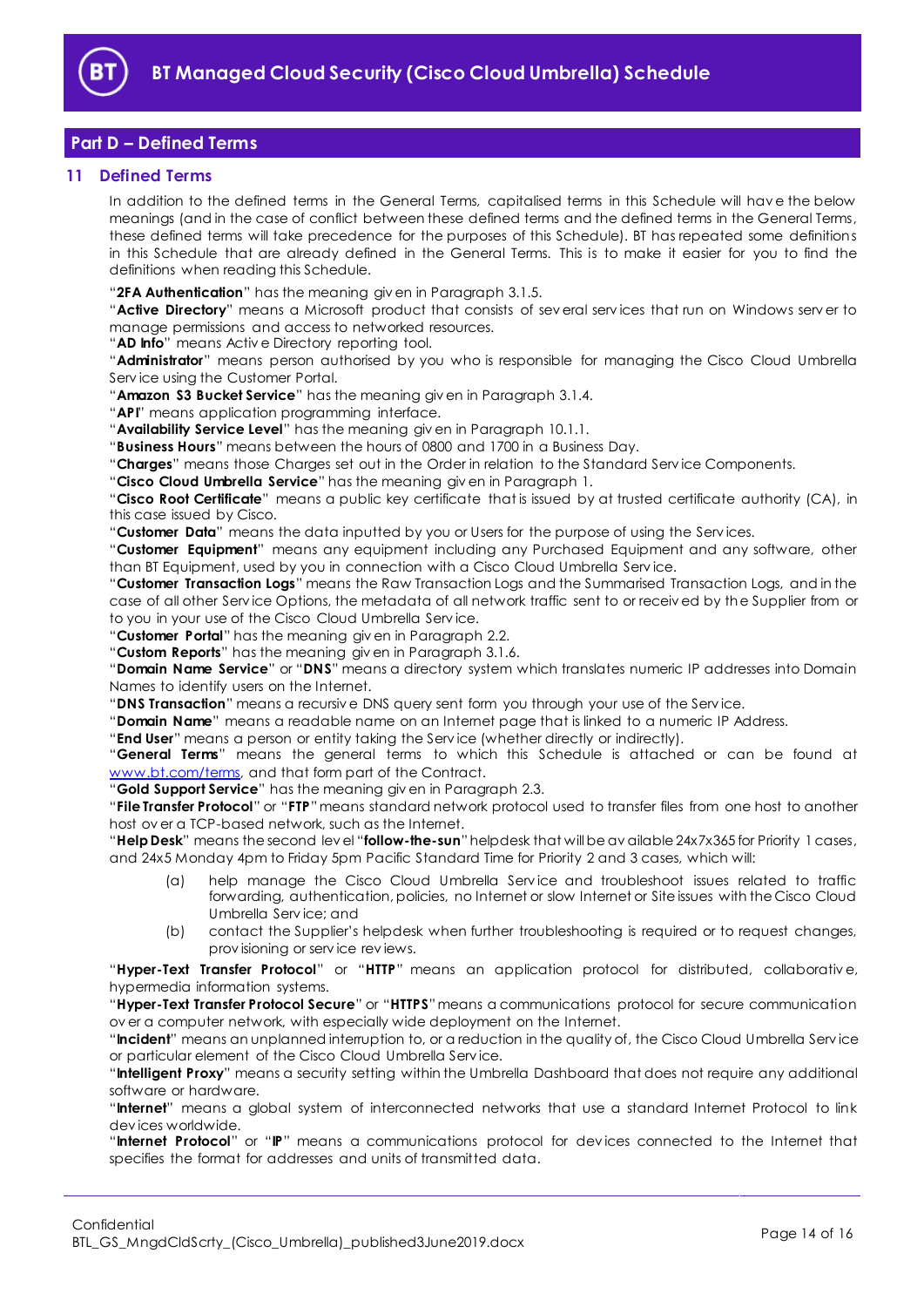

"**IP Address**" means a unique number on the Internet of a network card or controller that identifies a dev ice and is v isible by all other dev ices on the Internet.

"**Location**" means a right for specific access point to the Internet in connection with the Cisco Cloud Umbrella Serv ice.

"**MSSP**" means a managed security serv ice prov ider.

"**Minimum Period of Service**" means a period of 12 consecutiv e months beginning on the Serv ice Start Date, unless set out otherwise in any applicable Order.

"**Notice to Amend**" has the meaning giv en in Paragraph [6.1.1.](#page-3-2)

"**Outage**" means Cloud Cisco Umbrella Serv ice is completely unreachable when your Internet connection is working correctly.

"**Planned Maintenance**" means any Maintenance BT has planned to do in adv ance.

"**Prohibited Jurisdiction**" has the meaning giv en in Paragraph [6.11.2.](#page-5-2)

"**Raw Transaction Log**" means the metadata of all network traffic sent to or receiv ed from you through your use of the Serv ice.

"**Recurring Charges**" means the Charges for the Cisco Cloud Umbrella Serv ice or applicable part of the Cisco Cloud Umbrella Serv ice that are inv oiced repeatedly in ev ery payment period (e.g. ev ery month), as set out in any applicable Order.

"**Renewal Period**" means for each Cisco Cloud Umbrella Serv ice, the initial 12 month period following the Minimum Period of Serv ice, and each subsequent 12 month period.

"**Security Assertion Markup Language**" or "**SAML**" mean an open standard for exchanging authentication and authorization data between parties, in particular, between an identity prov ider and a serv ice prov ider.

"**Service Desk**" means the helpdesk that you are able to contact to submit serv ice requests, report Incidents and ask questions about the Cisco Cloud Umbrella Serv ice.

"**Service Level**" means each of the On Time Deliv ery Serv ice Lev el, the Av ailability Serv ice Lev el, the Network Performance Serv ice Lev el and the Resiliency Restoration Serv ice Lev el.

"**Service Management Boundary**" has the meaning giv en in Paragraph [4.1.](#page-2-5)

"**Service Options**" has the meaning giv en in Paragrap[h 3.](#page-1-5)

"**Service Software**" means the Cisco Umbrella cloud based managed security Serv ice, and any downloadable Cisco software used to implement and use Cloud Cisco Umbrella serv ice features.

"**SIEM**" means security information and ev ent management.

"**Site**" means a location at which the Cisco Cloud Umbrella Serv ice is prov ided.

"**SSL Certificate**" has the meaning giv en in Paragraph [3.1.3.](#page-2-6) 

"**Standard Service Components**" has the meaning giv en in Paragraph [2.](#page-1-4)

"**Summarised Transaction Logs**" means the summarised v ersions of the Raw Transactions Logs.

"**Supplier**" means Cisco International Limited, hav ing its principal place of business at 9-11 New Square Park, Bedfont Lakes, Feltham, England TW14 8HA, United Kingdom and Cisco Systems, Inc., with its principal place of business at 170 West Tasman Driv e, San Jose, CA, 95134.

"**Supplier's Acceptable Use Policy**" means Cisco Acceptable Use Policy as published, set out and may be amended or supplemented at any time at: [https://www.cisco.com/c/en/us/about/legal/cloud-and](https://www.cisco.com/c/en/us/about/legal/cloud-and-software/universal-cloud-agreement.html)software/universal-cloud-agreement.html.

"**Supplier IP Rights**" has the meaning giv en in Paragraph [6.6.2.](#page-4-0)

"**Supplier Technology**" has the meaning giv en in Paragrap[h 6.6.1.](#page-4-1)

"**Third Party Action**" means any action beyond BT and Supplier`s reasonable control including, without limitation, the performance of Internet networks controlled by other companies or traffic exchange points that are controlled by other companies, labour strikes or shortages, riots, insurrection, fires, flood, storm, explosions, acts of God, war, terrorism, gov ernmental action, labour conditions, earthquakes and material shortages. If a dispute arises about whether or not an Outage occurred, the Supplier will make a determination in good faith based on its system logs, monitoring reports and configuration records, and as between your records and Supplier records, Supplier records will control. Supplier will not be responsible for any Outages arising out of Third Party Actions.

"**Ticket**" means the unique reference number prov ided by BT for an Incident and that may also be known as a "**fault reference number**".

"**Umbrella Dashboard**" means the MSSP web portal prov ided by the Supplier or the Customer Portal prov ided by the Supplier.

"**Umbrella Roaming Client Software**" has the meaning giv en in Paragrap[h 3.1.2.](#page-2-7) 

"**Umbrella Virtual Appliance Software**" has the meaning giv en in Paragrap[h 3.1.1.](#page-2-8) 

"**Uniform Resource Locator**" or "**URL**" means a character string that points to a resource on an intranet or the Internet.

"**Uptime**" means the number of minutes where there were no Outages, excluding Outages for Planned Maintenance and Third Party Actions.

"**User Datagram Protocol**" or "**UDP**" means a simple message-oriented transport layer protocol.